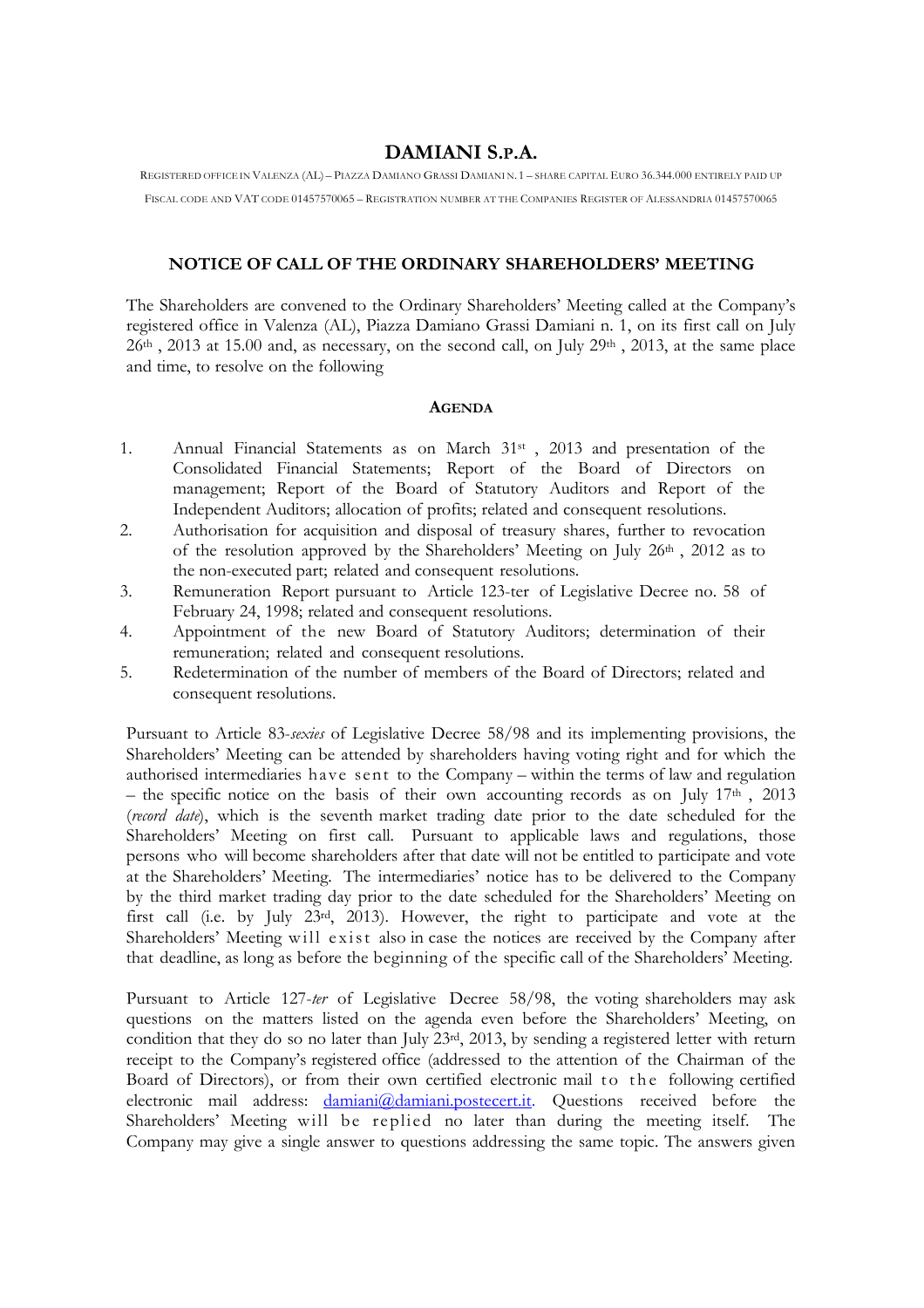on paper and offered to each of the voting shareholders at the beginning of the Shareholders' Meeting shall be deemed as given during the meeting.

Pursuant to Article 126-*bis* of Legislative Decree 58/98, the Shareholders who also jointly represent at least one-fortieth of the share capital may, within ten days after of publication of the notice of call of the Shareholders' Meeting, either request to supplement the list of matters to be discussed, by indicating in their request the additional proposed matters, or submit motions for resolution on matters already listed on the agenda. No changes to the agenda are allowed on those matters resolved, pursuant to the law, by the Shareholders' Meeting on Board of Directors' proposal or on the basis of a draft or report prepared by the Board of Directors, with the exception of the report envisaged in Article 125-*ter*, paragraph 1, Legislative Decree 58/98.

The requests, accompanied by certification of the shareholding, must be submitted in writing by registered mail with return receipt sent to the Company's registered office (addressed to the attention of the Chairman of the Board of Directors), or from their own certified electronic mail to the following certified electronic mail address: [damiani@damiani.postecert.it](mailto:damiani@damiani.postecert.it)[.](mailto:damiani@damiani.postecert.it) Shareholders who request supplement of the agenda must prepare a report setting out the reasons for the motions on the new matters which they propose to discuss, or the reasons for the additional motions submitted on matters already listed on the agenda. This report must be sent to the Board of Directors in accordance with the procedures illustrated hereinabove by the final deadline to submit requests for amendments to the agenda.

Notice of any supplement to the agenda or submissions of motions on matters already on the agenda shall be published in accordance with the same modalities for publication of this notice at least fifteen days before the scheduled date of the Shareholders' Meeting. At the same time, the motions submitted by Shareholders and their reports, together with any opinions issued by the Board of Directors, shall be published at the Company's registered office and on its web site [www.damiani.it.V](http://www.damiani.it./)oting shareholders may individually submit vote motions during the Meeting.

With regard to item 4 on the agenda, pursuant to Article 24 of the Articles of Association, the standing and alternate Statutory Auditors shall be elected from the lists of candidates that must be filed at the Company's registered office by July 1<sup>st</sup>, 2013, on penalty of forfeiture.

The lists of candidates to the new Board of Statutory Auditors may also be filed by certified electronic mail addressed to the following certified electronic mail address: [damiani@damiani.postecert.it.](mailto:segreteria.azionisti@pec.todsgroup.com)

Shareholders representing at least 2.5% of the ordinary share capital may submit a list of candidates listed by number in sequential order.

Pursuant to Article 24 of the Articles of Association, in implementation of Law 120 of July 12th , 2011, the composition of the Board of Statutory Auditors must guarantee gender balance in compliance with laws and regulations in force from time to time.

Therefore, being this the first term since the new Law came into force, each list including three or more candidates must be composed in such a way that the least represented gender – typically the female gender – must be reserved a quota of at least one-fifth of the elected Statutory Auditors. If application of the gender quota rule does not translate into a whole

number of members on the Board of Statutory Auditors belonging to the least represented gender, this number shall be rounded up to the next highest whole number.

Finally, considering the need to maintain gender balance even in case the Statutory Auditors are substituted during their term, each list containing three or more nominees must be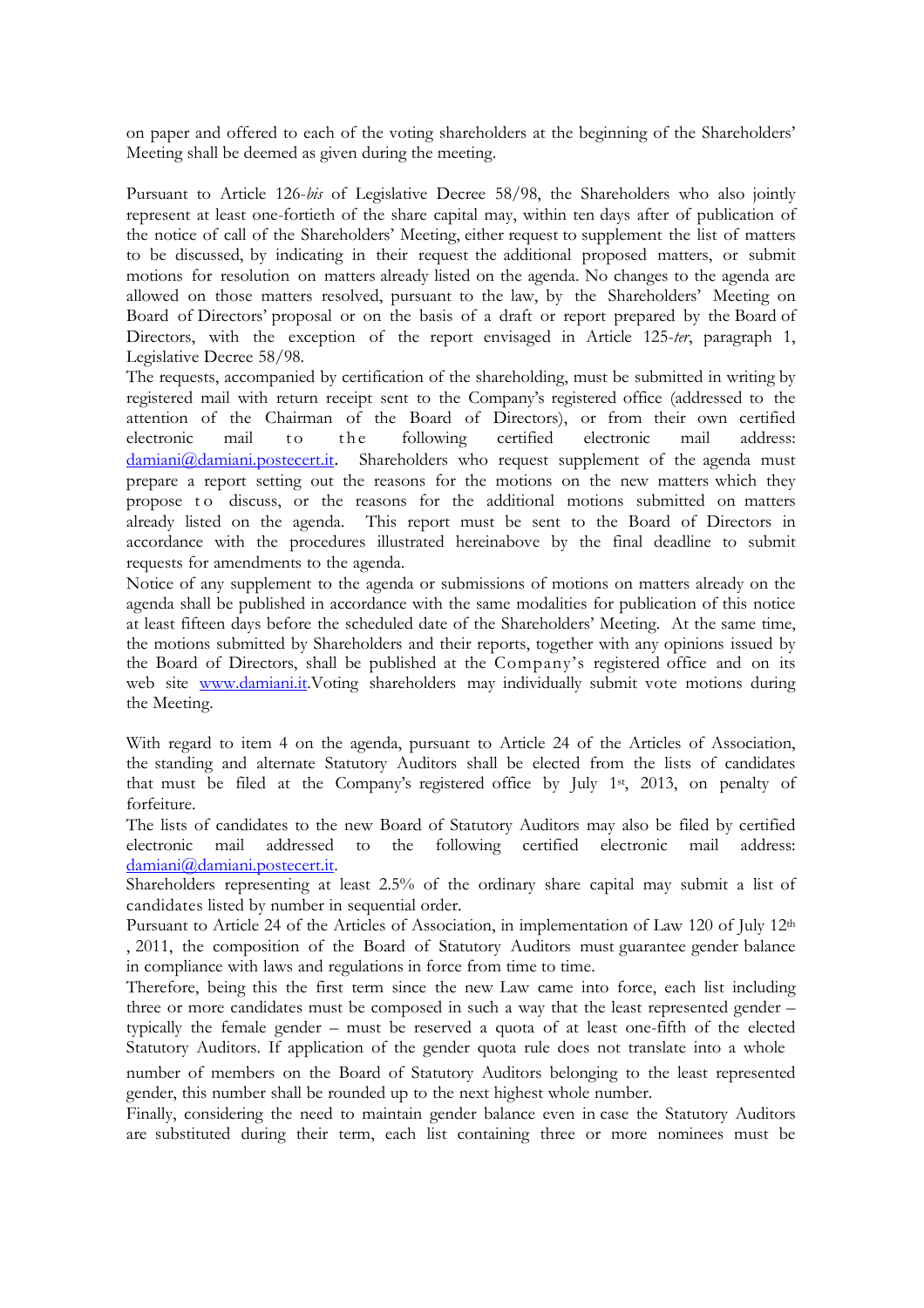composed in such a way that, following such substitution, at least one standing Statutory Auditor and one alternate Statutory Auditor from the least represented gender be represented on the Board of Statutory Auditors.

The documents prescribed by applicable laws and regulations must be submitted together with each list, including *(i)* the personal identification information of the submitting Shareholders, with indication of the total shareholding owned by them; (ii) a declaration by the Shareholders who submit any minority list attesting that they have no related party relationships pursuant to law and regulations; *(iii)* the *curriculum vitae* illustrating the personal information and professional qualifications of each candidate, as well as the statements in which the individual candidates certify that they are qualified pursuant to the applicable law and regulation and to the Articles of Association, and that they accept their candidature.

Please note that areas and activities strictly connected to the Company's ones are, pursuant to article 24 of the Articles of Association, those listed in the corporate purpose, with particular reference to companies and entities operating in the industry and manufactory of luxury goods, of design, marketing, of intellectual property and services in general.

The submitting Shareholders bear the burden of proving that they own the required number of shares, by filing the specific documentation issued by a legally qualified intermediary, and specifically the shares registered in their name on the day when the lists are filed with the Company. If this documentation is not available when lists are filed, the same has to be delivered to the Company no later than twenty-one days before the scheduled date of the

Any list that does not comply with the above provisions shall be considered as non-submitted.

Shareholders' Meeting.

Pursuant to article 2400, last paragraph, of the Italian Civil Code, when appointed and before accepting their office, Statutory Auditors must disclose to the Shareholders' Meeting the offices in board of directors and board of statutory auditor of other companies that they hold. Accordingly, they are required to include this information in the *curricula vitae* filed at the Company's registered office, and guarantee that said information will be updated until the day of their election by the Shareholders' Meeting.

Pursuant to Article 24 of the Articles of Association, *(i)* each Shareholder, *(ii)* the Shareholders belonging to the same group, and *(iii)* the Shareholders participating in a shareholders agreement concerning shares issued by the Company may not submit or vote for more than one list, even through a proxy or trust companies; moreover, each candidate may be included in one list only, on penalty of disqualification, and nominees who do not meet the limits imposed by law and related implementing regulations on the number of management and control positions that they may hold cannot be included in any list.

If just one list or only lists that are related to each other – pursuant to Article 144-*sexies*, paragraph 5, of Consob Regulation no. 11971/99 and Article 24 of the Articles of Association – are submitted by the deadline indicated hereinabove (July 1, 2013), additional lists may be submitted until the third day after that date (i.e. until July 4, 2013), and in this case, the threshold of share capital necessary to submit the lists is reduced by one-half (1.25%).

Additional information concerning the appointment of members to the Board of Statutory Auditors are included in the Report on the Agenda of the Shareholders' Meeting pursuant to article 125-*ter* of Legislative Decree 58/98, to which reference is made here, and which is available to the public starting from today at the Company's registered office and on its website [www.damiani.com.](http://www.todsgroup.com/)

Shareholders who wish to submit a list are recommended to prepare and file, along with the list, a motion to the Shareholders' Meeting for resolution on item 4 on the agenda (concerning, inter alia, remuneration).

Pursuant to Article 11 of the Articles of Association in force and in compliance with applicable laws and regulations, voting shareholders may be represented at the Shareholders' Meeting by proxy to be granted to another person (even a non-shareholder), as allowed by applicable laws